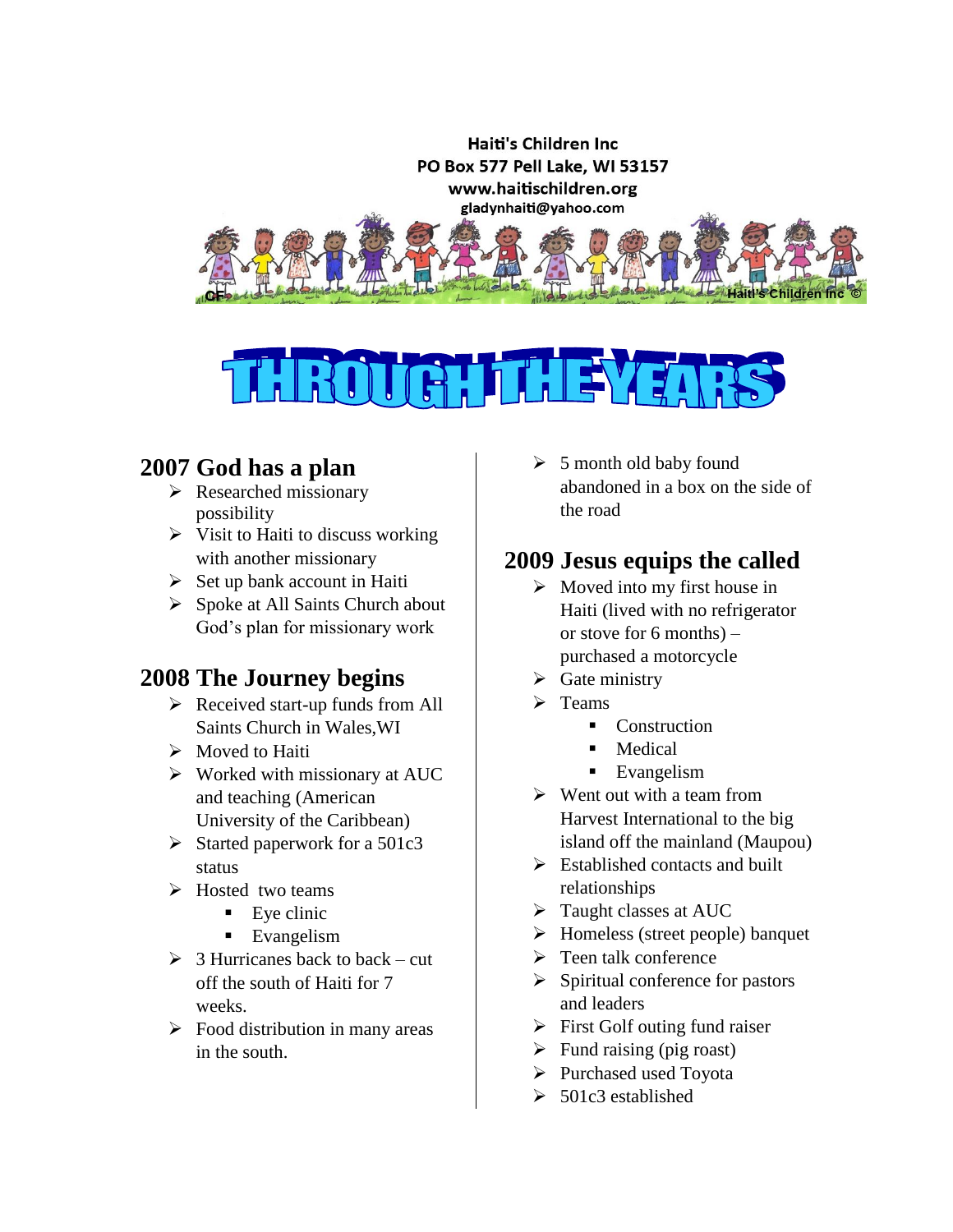- $\triangleright$  Received our first container of food from FMSC
- $\blacktriangleright$  Feeding 1200 kids a day
- $\triangleright$  Thrivent grant approved money sent, but intercepted by Habitat for Humanity (never received funds)

### **2010 things are shaken up**

- EARTHQUAKE (almost 300,000 people died)
- $\triangleright$  First responders to PAP to help with survivors (dead bodies everywhere)
- $\triangleright$  God never gives us more than we can handle – dealing with many things I never would have imagined since the earthquake
- $\triangleright$  Food distribution
- $\triangleright$  Put the idea out to the Board of Directors that we should consider purchasing land
- $\triangleright$  HCI vision put on paper (school, orphanage, guesthouse, clinic & church)
- $\triangleright$  Shoe distribution
- $\triangleright$  Duffle bags (filled with food, hygiene products, necessities) 100's of bags distributed (Earthquake relief)
- $\geq$  \$50,000 grant approved from IR Teams for earthquake relief
- $\triangleright$  Many hours spent at the hospital praying and holding hands – hosting and helping relief teams
- $\triangleright$  Teams
	- Earthquake relief
	- Evangelism
	- **Medical**
- $\triangleright$  Kids club started
- $\triangleright$  Opened a school (primary) up in the mountains
- $\triangleright$  HCI expands its territory for sponsorship
- $\triangleright$  Monthly visits to the children and orphanages, and delivering care packages from the sponsors
- $\geq$  \$5000 Grant from Siebert Lutheran foundation approved Haiti relief container
- $\triangleright$  Annual Fund Raising (pig roast)
- $\geq 2^{nd}$  Annual Golf outing fund raiser
- $\triangleright$  Received our 2<sup>nd</sup> container of food - FMSC
- $\triangleright$  Collected donations and loaded container for Haiti

### **2011 the healing begins**

- $\geq$  \$20,500 Haiti Relief grant approved (Agape Flights)
- $\triangleright$  Fund Raising for new vehicle
- $\triangleright$  Annual Fund Raising (pig roast)
- $\triangleright$  Golf outing fund raiser
- $\blacktriangleright$  Helped place 70 families that Good Samaritan moved out of the tent city into a warehouse – we were able to place them in homes
- $\triangleright$  Cholera outbreak (5000 lives taken so far) – teaching hygiene
- $\triangleright$  Continual earthquake relief distribution
- $\triangleright$  Started a kids club program (Vwa Timoun Yo – the voice of children)
- Received our  $3<sup>rd</sup>$  container of food - FMSC
- $\triangleright$  Monthly visits to the children and orphanages, and delivering care packages from sponsors
- $\triangleright$  HCI participated in a documentary on Earthquake relief – received \$10,000 from IR Teams to help the people
- $\triangleright$  Teams

Construction teams  $(3)$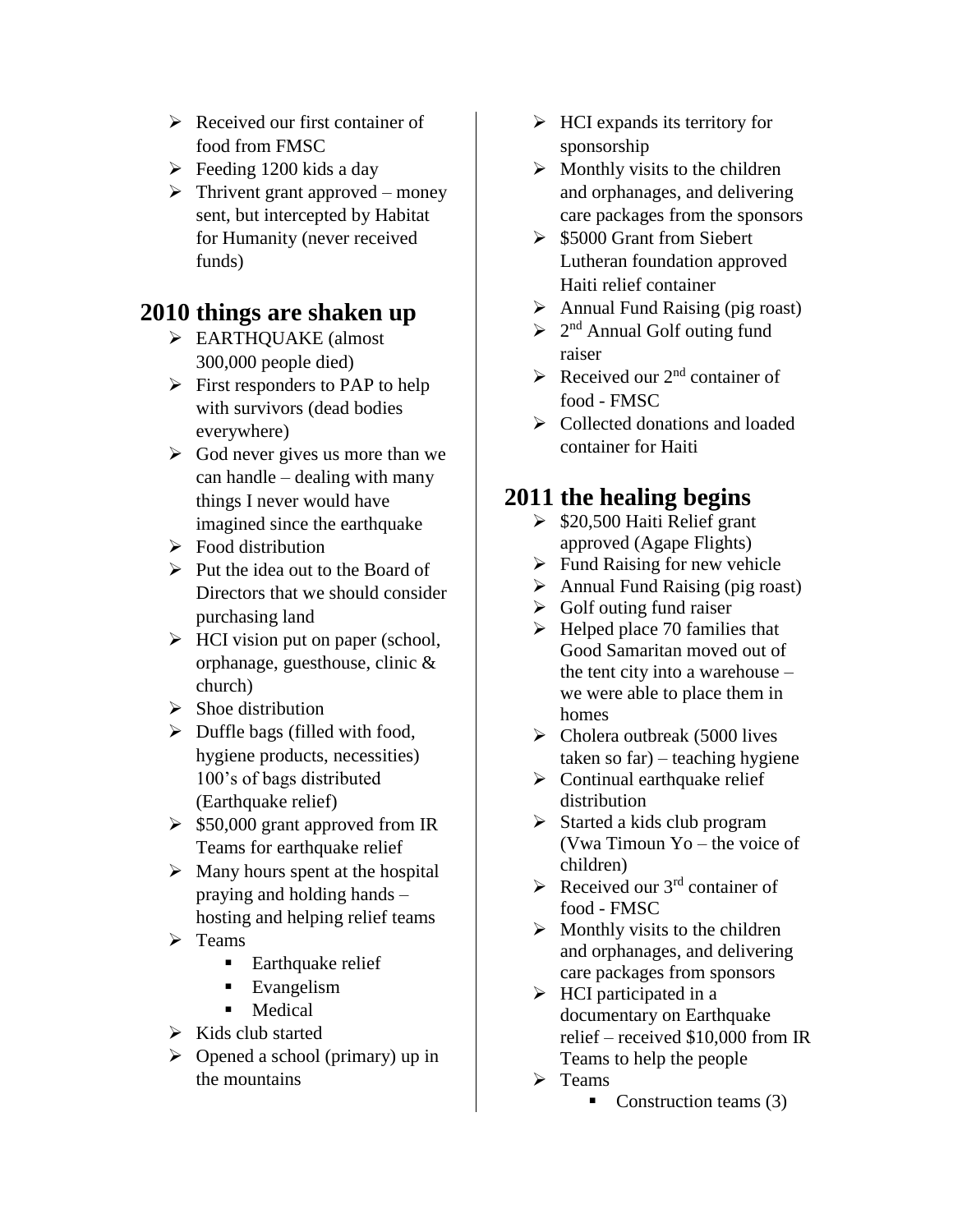- **Medical team**
- Evangelism/Crusade
- $\triangleright$  Collected donations and loaded pallets to ship to Haiti

# **2012 reaching out**

- $\triangleright$  Started a sewing school in the mountains
- $\geq 5$  week old baby found abandoned on the steps of the church in the mountains – brought home, nurtured and took to the orphanage in PAP
- $\triangleright$  Kids Club Vwa Timoun Yo
- $\triangleright$  Teams
	- **VBS/home visits**
	- Construction  $(2)$
	- $\blacksquare$  Home visits
	- Crusade
- $\triangleright$  Bunk beds made for an orphanage by one of the teams – we bought mattresses; bedding and quilts donated from the churches (USA)
- $\blacktriangleright$  Hurricane Sandy (wiped out 80%) of the farms and animals in the south) Food distribution – 6500 families
- $\triangleright$  Monthly visits to the children and orphanages and delivering care packages from sponsors
- $\triangleright$  Annual pig roast fund raiser
- $\triangleright$  Golf outing no longer for Haiti is being used for missions at church
- $\triangleright$  Working with the ladies at the Bernice Johnson school for handicapped women
- $\triangleright$  Collected donated items boxed and loaded on pallets for shipping
- $\triangleright$  Purchase new vehicle (Nissan Patrol)
- $\triangleright$  Received 4<sup>th</sup> container of food -FMSC

### **2013 knowledge is power**

- $\triangleright$  Teaching seminar for teachers (lesson planning / evaluation / Biblical authority and responsibility of teaching along with 6 presentations of teaching theory)
- $\triangleright$  Teams
	- Construction
	- VBS
	- Women's Conf (VDC style)
	- Revival / baptism(s)
	- Home visits
- $\triangleright$  Kids Club Vwa Timoun Yo
- $\triangleright$  Letter exchange (pen pals)
- $\geq 10$  sponsored children taken to lunch and to buy shoes
- $\triangleright$  Working with the ladies at the Bernice Johnson school for handicapped women (teaching sewing / crocheting / fellowship)
- $\triangleright$  Follow-up to the teachers seminar to see if they are implementing the ideas (evaluation test given), for those who pass, received a certificate
- $\triangleright$  Working with the elderly at the Azile Dorcas Home (fellowship/singing)
- $\triangleright$  Home visits
- $\triangleright$  Monthly visits to the children/orphanages and delivering care packages from sponsors
- $\triangleright$  Annual Fund raiser Hoedown with Limber Timbers
- $\triangleright$  Prison ministry
- $\geq$  Eagle Scout project over 400 pairs of shoes collected
- $\triangleright$  Collected donated items boxed and loaded on pallets for shipping
- $\triangleright$  Received 5<sup>th</sup> container of food -FMSC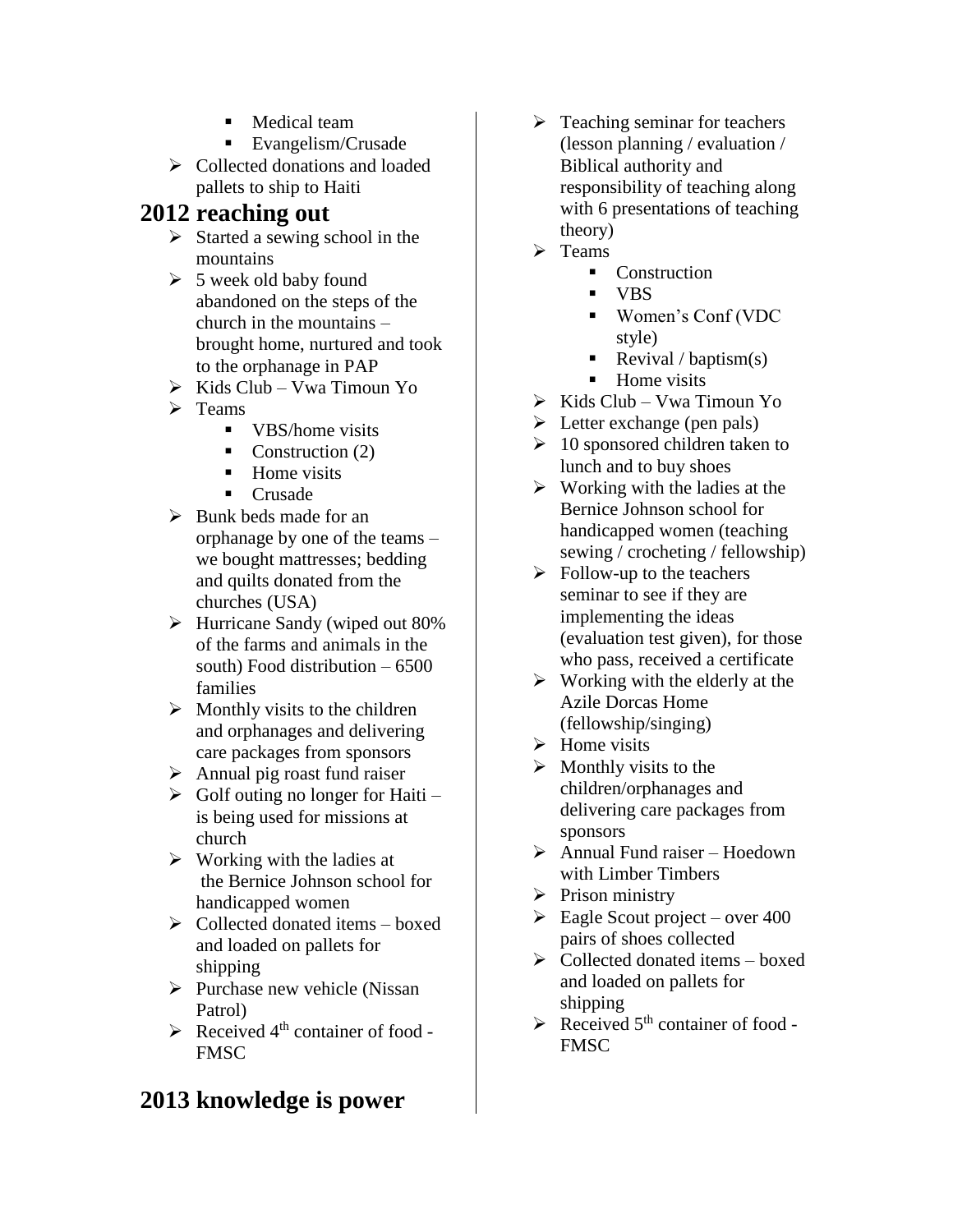- $\triangleright$  Received an amazing blessing of a vehicle (for stateside use) from a member in my home church
- $\triangleright$  Volunteered for packing food at **FMSC**

### **2014 Moving on**

- $\triangleright$  HCI moves to a new location in Haiti (Charpentier)
- $\triangleright$  Teams
	- Handy man
	- Sewing teaching
	- Revival
	- $\blacksquare$  2<sup>nd</sup> annual Women's conf
	- Construction/medical (restored the church in Arniqute)
- $\triangleright$  Started a 2<sup>nd</sup> sewing school at one of the orphanages (Bon Berger – Cambry)
- $\triangleright$  Working with 8 additional orphanages
- $\triangleright$  Started our 2<sup>nd</sup> Kids Club Vwa Timoun Yo
- $\triangleright$  Distributed shoes collected from Eagle scout program last year (container finally arrived)
- $\triangleright$  Monthly visits to the children and orphanages and delivering care packages from sponsors
- $\triangleright$  Took in a 9 year old girl (Farah) to live with me – applied for guardianship (one of the team members is interested in adopting)
- $\triangleright$  Letter exchange (pen pals)
- $\triangleright$  Summer Revival (in the states)
- Annual fundraiser Hoedown with Limbers Timbers
- $\triangleright$  Worked with FMSC in Chicago to pack 1 million meals
- Attended the LCMC conference in Iowa (good event)
- $\triangleright$  Received our 5<sup>th</sup> container of food - FMSC
- $\triangleright$  Visit from little girl we found in a box on the side of the road back in  $2008$  – she will be starting  $1<sup>st</sup>$ grade
- $\triangleright$  Continual work with the ladies at the Bernice Johnson school – will be graduating next year
- $\triangleright$  Fellowship and singing with the elderly at Azile Dorcas
- $\triangleright$  Collected donated items, boxed and loaded on pallet(s)
- $\triangleright$  First vacation since 2007 (Arizona)
- $\triangleright$  Baby left abandoned on the church steps in 2012 - adopted
- $\triangleright$  Discussions with Miriam New Life children's home (PAP) about partnering/working together

### **2015 new beginnings**

- $\triangleright$  Teams
	- Medical (puberty and teen talk teachings)
	- VBS
	- $\blacksquare$  3<sup>rd</sup> Annual Women's conf (inspire, empower, connect, and educate today's generation and the next generation of women through organizational skills, change how you live for a better future and novel frameworks for problemsolving)
	- Pastoral teaching
	- Home visits
- $\triangleright$  Monthly visits to the children and orphanages and delivering care packages from sponsors
- $\triangleright$  Farah's first birthday party (10 years old
- $\triangleright$  More discussion with Miriam New Life children's Home about working together – possibly